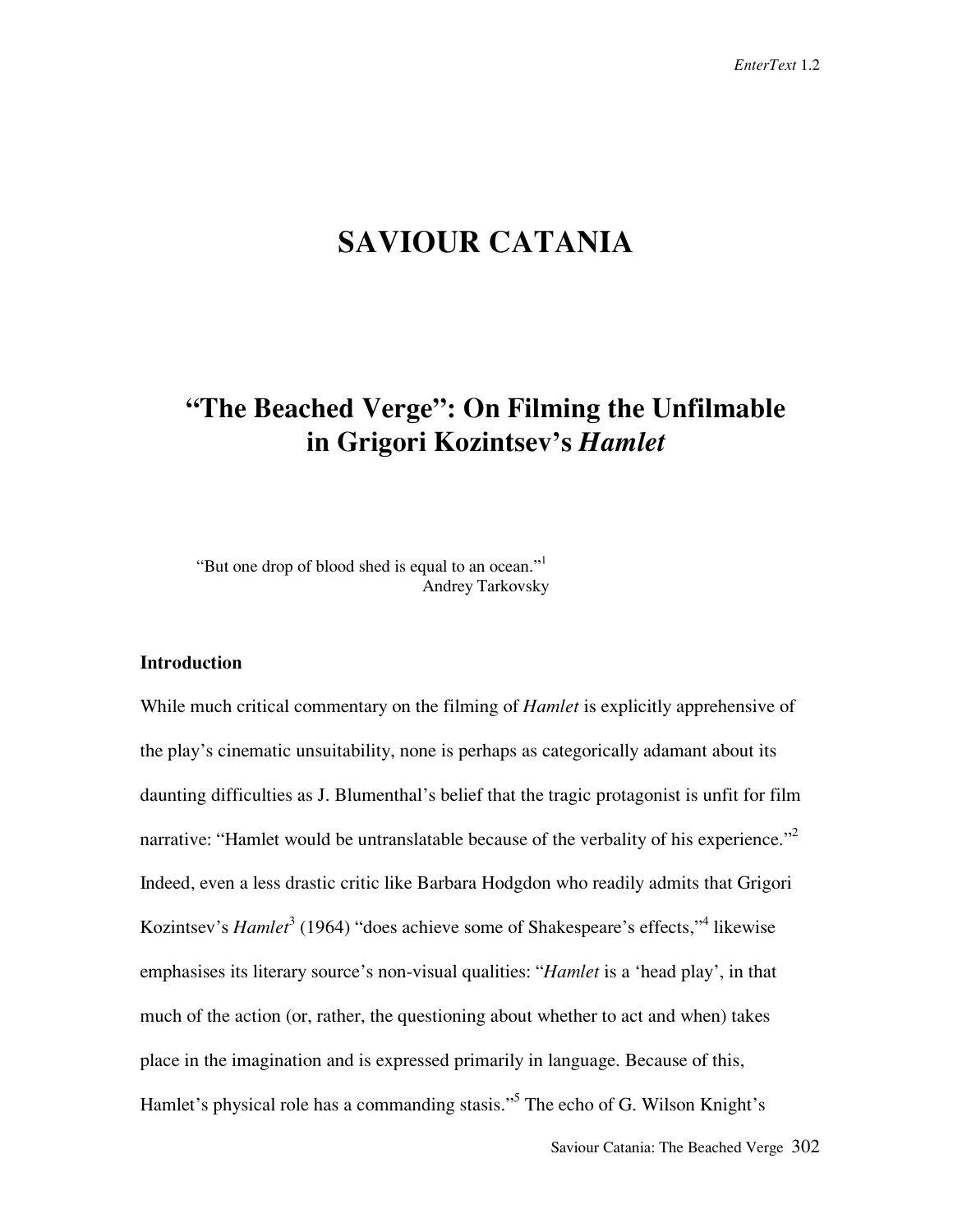remark is unmistakable especially in the final epithet: "Instead of being dynamic, the force of Hamlet is, paradoxically, static."<sup>6</sup> Given this unequivocal consensus on *Hamlet* having what Robert A. Duffy calls "un-filmic tendencies,"<sup>7</sup> one can easily presume that Kozintsev's version shares with other filmed *Hamlets* the inevitable shortcomings of any such doomed attempt to film Shakespeare's unfilmable text.

Nor are the various short reviews and articles on Kozintsev's *Hamlet* more sympathetic to its merits. A typical example is Dwight Macdonald's comment on its anaemic rehashing of what distinguishes its most prestigious predecessor: "The chief trouble is that it is staged in the academic style as was Olivier's *Hamlet* (from which it has borrowed freely, as the device of having Hamlet's soliloquies take place in his head, or rather on the sound track, a gimmick perhaps, but not a bad one; but I wish those roaring seas around the castle hadn't also been borrowed)."<sup>8</sup> In what follows I intend to explore the complex problem of filming Shakespearean monologues, but not without focusing first on the Kozintsev "borrowing" which troubles Macdonald most—the stormy seas crashing against the castle rocks. In the process I hope to demonstrate that, far from being a mere borrowing from Olivier, Kozintsev's sea-rock setting accrues a central thematic suggestiveness that is crucial to an understanding of the Russian *Hamlet* as a Shakespearean film adaptation.**[videoclip 1]** For Kozintsev's beach replaces Shakespeare's castle as the location for three major sequences: the Hamlet/ghost meeting, the "To be or not to be" soliloquy, and Hamlet's death-scene. The importance of this shift from castle to beach can hardly be exaggerated, since the interpolated beach sequences become the very means whereby Kozintsev makes Shakespeare's "head play" think in predominantly visual images. This statement can be viewed in truer perspective through an analysis of these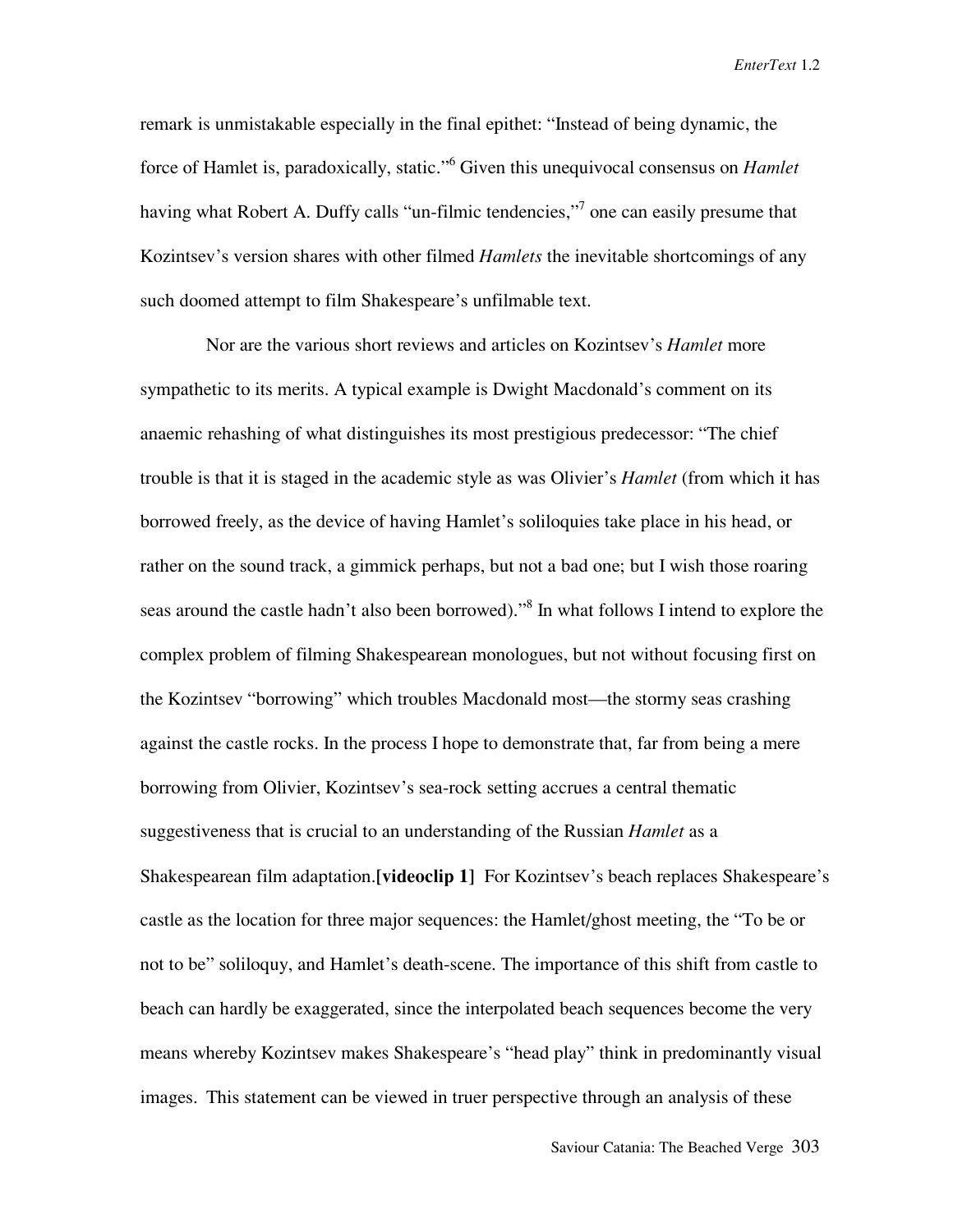three sequences beginning with Hamlet's encounter with the ghost of his father.

### **Lethal Fluidity: A Sea-Ghost of Mortal Billowing**

Any consideration of the Hamlet/ghost meeting would reveal that its relocation from battlements to beach entails more than just a change of scene, for the interaction of seascape and phantom creates a visual network of thematically expressive links and synapses. A case in point is Kozintsev's subtle morphing of the ghost's appearance in terms of the beach setting as a means of conveying visually the hidden sickness of the body politic—the "disease [which] is not visible."<sup>9</sup> This political dimension is central to Kozintsev's interpretation of *Hamlet*, since for him Shakespeare's play is pivoted on the poison of politics: "the infection was injected not only in the bloodstream of the rightful king of Denmark but also into the circulatory system of society. Everything was infected."<sup>10</sup> Consequently, Kozintsev creates images oozing political poison. Consider, for instance, just one Kozintsev detail, the ghost's cape, and how it undulates like a wave.**[videoclip 2]** By shooting the beach phantom in slow motion, Kozintsev accentuates the cloak's fluidity, thereby hinting visually that what Hamlet confronts is a spirit of the billowing sort—one that casts its billowy pall over the whole of Elsinore. For Kozintsev's phantom billows its Shakespearean "blasts from hell"<sup>11</sup> through every fabric in the realm, from the dead king's black banners to the dying Claudius's exotic tapestries. Nor are Gertrude's fatal hangings or Ophelia's mourning veil spared these unheavenly airs. As Jack J. Jorgens notes: "Billowing cloth is continually linked in the film with death. $"^{12}$ 

What should be stressed, however, is that such mortal billowing has its origin in the beach's *genius loci*. For Kozintsev, not content with simply making the ghost less "a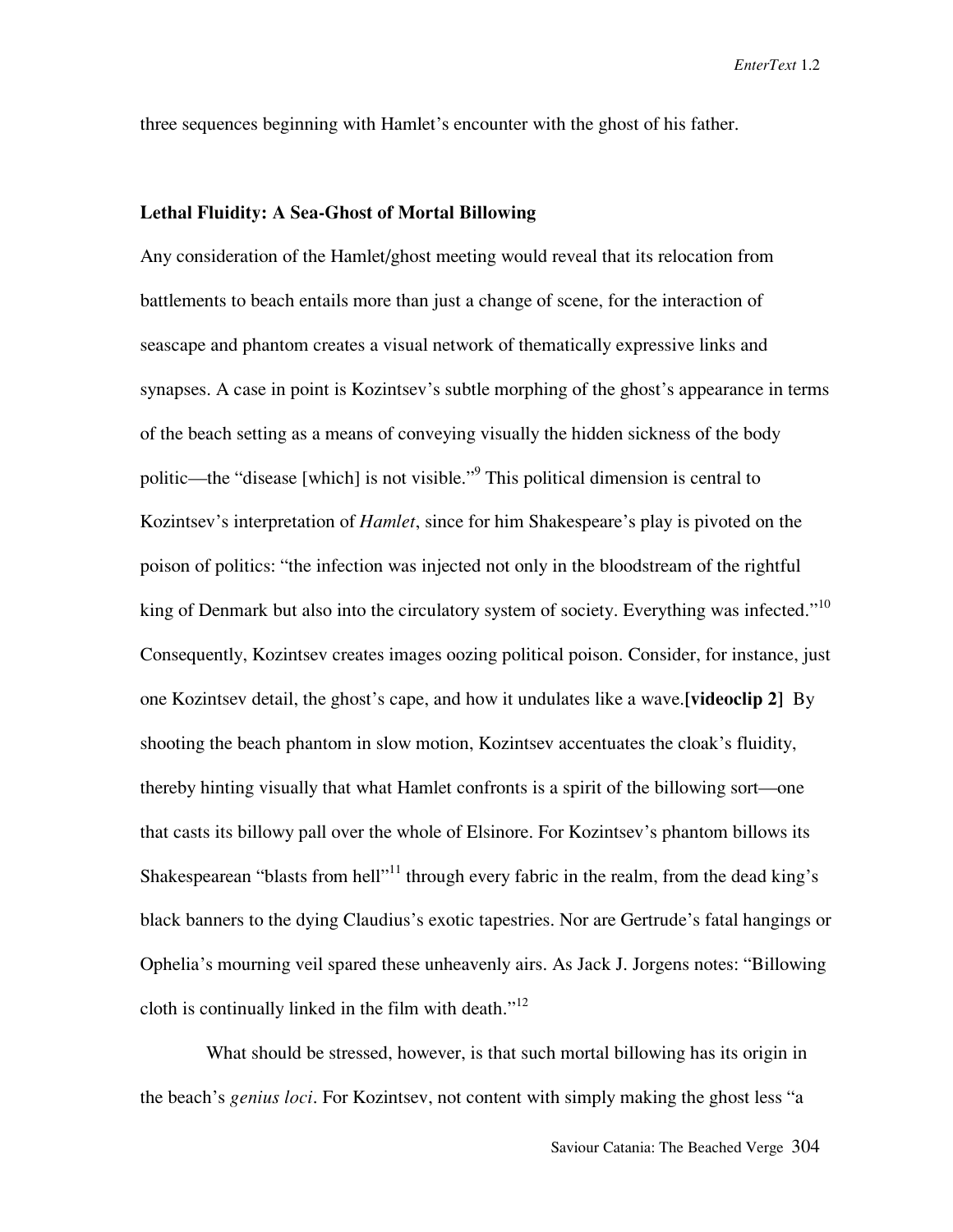spirit of health [than] goblin damn'd" (1, 4, 40), endeavours to render its unhealthiness quintessentially Shakespearean by creating his version of Horatio's phantom of the seaabysses—one whose undulating movement rightly reeks of the deadly "cliff […] flood" (1, 4, 69-70). Consequently, Kozintsev's billowing fabrics accrue deep watery associations: they signify, in fact, a specific kind of death—the liquid one that their billowing subtly suggests. Dying of lethal liquid, Kozintsev's royal victim returns in ghostly shape as a billowing emissary of the sea of death. The billowing cloth connection which the director establishes with Ophelia is thus proleptic of her death by drowning and, in the case of Gertrude and Claudius, of their own death by liquid poison. What he visualises through the billowing cloth motif, with its suggestion of a lethal fluidity, is the Shakespearean concern with images of fluid death. The imagery of liquefaction looms large in *Hamlet* whether in the Gravedigger's tanner speech (5, 1,164-66) or Hamlet's first soliloquy. Indeed, what Hamlet initially soliloquises about is his suicidal lust to liquefy his life: "O that this too too sullied flesh would melt, / Thaw and resolve itself into a dew..." (1, 2, 129-30). Kozintsev could have hardly conceived a more thematically apt beginning than that of having Hamlet gallop into the film with his cape fluttering in the wind. Since this image functions ominously as a premonition of the beach phantom, its implication is that Hamlet seems to be riding the crest of the latter's billowing breath spurning him on to a poison death. As Kozintsev says: "Poison brings this story to a close. And poison begins it."<sup>13</sup>

In no way, of course, should this imply that Kozintsev interprets literally Shakespeare's imagery of poisonous fluidity. "Other poison," he says, "of far greater potency has long destroyed the spiritual organism."<sup>14</sup> Or again: "Spiritual leprosy was caused by the microbe of careerism."<sup>15</sup> So, just as Jan Kott's politics penetrate theatrical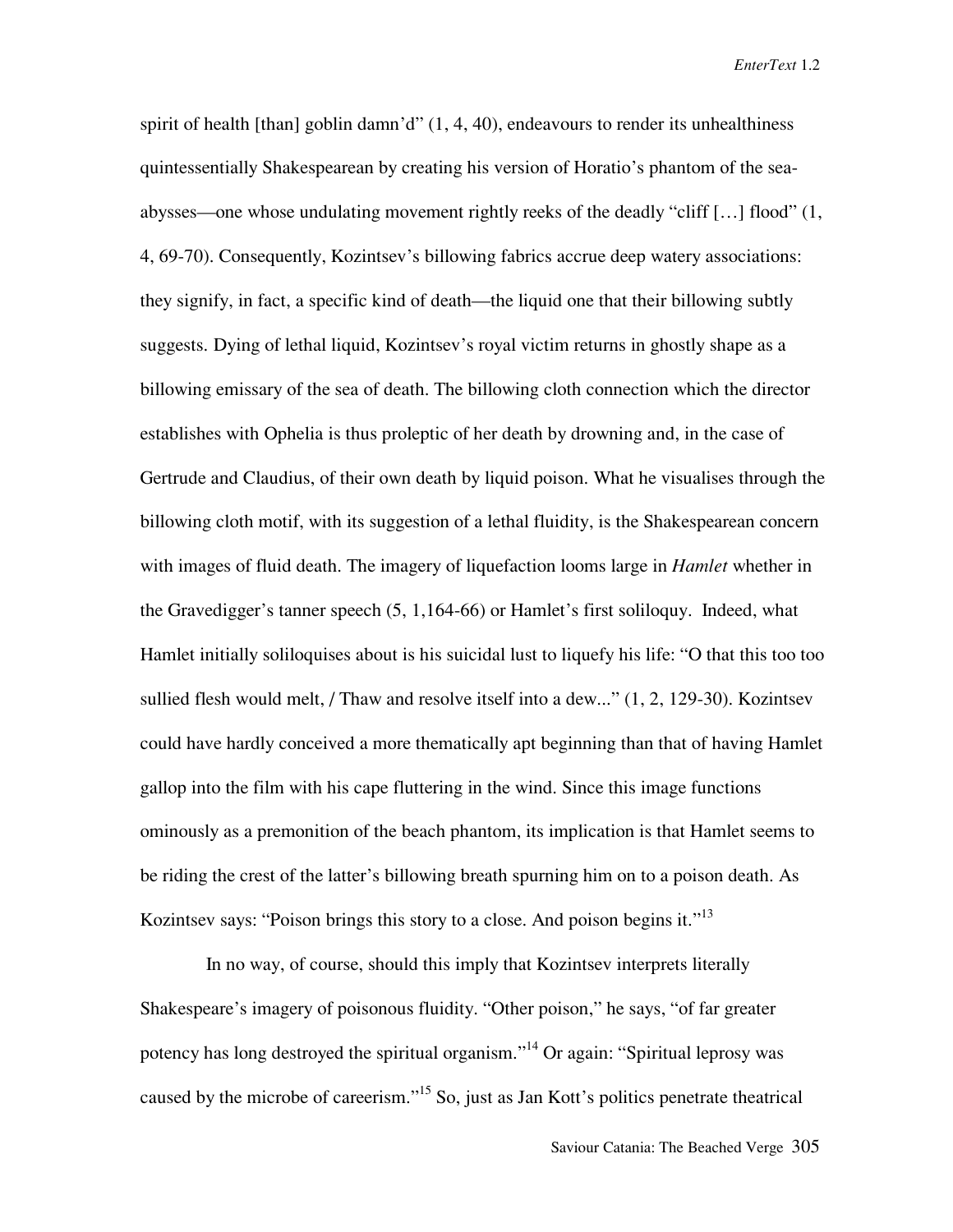costumes to reach the "anxiety and sensibility" beneath, so do Kozintzev's manipulate the beach ghost of poisonous billowing as a way of attaining what he calls "inner action."<sup>16</sup> What the core of Elsinore discloses is a court dissolving into nothing. Hence the aptness of the billowing death theme: banners, cloaks, veils, sails, tapestries—everything seems as vacuous as the wind. Just as Shakespeare reduces rotten Denmark to the "quintessence of dust" (2, 2, 308), Kozintsev conveys an analogous *angst* by focusing on what can be termed the "windy suspiration"(1, 2, 79) of a dying state. It is a measure of Kozintsev's achievement as film adapter to have created out of the billowing ghost image such an intricate network of recurrent visual imagery rooted in Shakespearean allusions and resonances. Once Kozintsev appropriates Horatio's sea-ghost image, he develops it into a reiterative means whereby he can transform the play into a film.

It is essential, however, to state that Kozintsev's interest in Horatio's sea-wraith has profound roots in Russian theatre.<sup>17</sup> That Vsevolod Meyerhold's unstaged *Hamlet*, with its humanised vision of the ghost as a shivering sea-phantom, appealed greatly to Kozintsev is quite evident from his *King Lear* diary.<sup>18</sup> However Kozintsev, refraining from domesticising the humanness of the Meyerholdian spectre, supplies him with no Tarkovsky handkerchief to wipe the "still seeping"<sup>19</sup> poison. Instead, though clearly moved by Meyerhold's *emploi* notion of the ghost as a Pantalone of the frozen shore,<sup>20</sup> Kozintsev opts for a ghostly apparition reeking of inscrutability. It is meaningful to note that, when comparing V. Yegorov's and Edward Gordon Craig's wildly divergent sketches for the set design of Constantin Stanislavsky's 1911 *Hamlet* production at the Moscow Art Theatre, Kozintsev focuses on the unearthliness of Craig's concept: "You would not have found any history or geography in Craig's sketches. There was no 'place of action' or 'epoch': they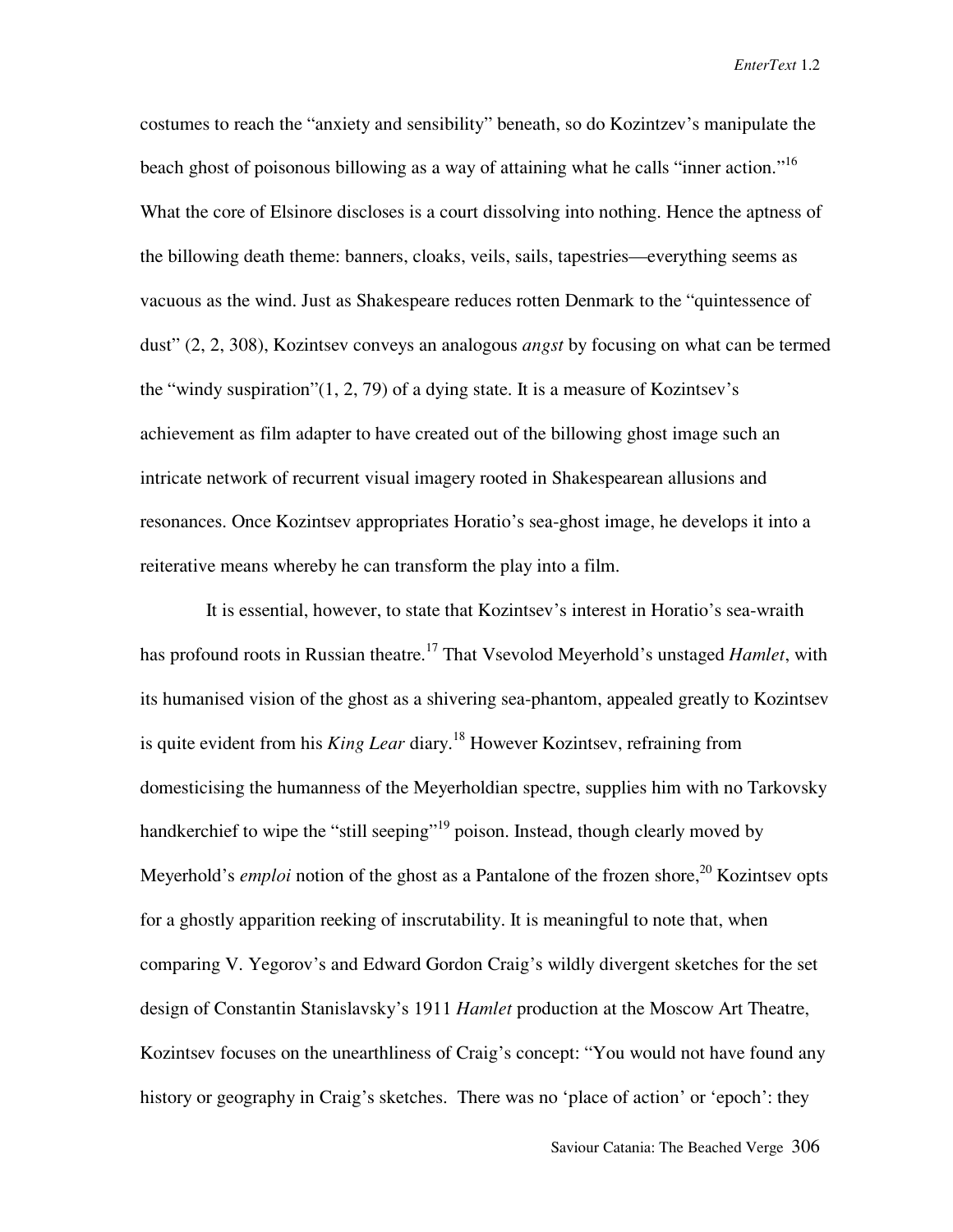all expressed one and the same thing—mystery."21 This sense of mystery which Kozintsev finds missing in Yegorov's sketches is another crucial reason behind his decision to exchange Shakespeare's battlements for a Meyerholdian beach whose Craig-like properties would make it possible to delve filmically deeper into the supernatural event which Horatio describes as "wondrous strange" (1, 5, 172).

### **In "Questionable Shape": The Speculative Spatiality of Phantomland**

Significantly, what attracts Jorgens's attention in Kozintsev's beach-phantom sequence is its spatial strangeness: its "perspectives are confused," Jorgens says, because "we expect that it will be Hamlet who will move below in the foreground and the ghost who will be high up and distant."<sup>22</sup> Reversing such understandable audience expectations, Kozintsev creates, however, a cinematic spatiality weirder than Jorgens describes it: a reversed reversal that confuses us even further. This occurs through Kozintsev never showing Hamlet descending from among the arches towering above the phantom; instead he suddenly cuts to Hamlet on the surging beach looking up at the phantom, now unaccountably looming high above him. A previous cut makes things even more perplexing, since it shows the phantom stalking in the opposite direction.**[videoclip 3]** Such unexpected results jolt us into an awareness of these two cuts, for they disrupt what the French realist André Bazin would call the scene's "spatial unity"<sup>23</sup> or structural continuum in order to establish their own spatially warped substitute. The beach-phantom sequence, as Kozintsev conceives it, transcends his notion of cinematic space as an imaginary one, a kind of spatiality which, he says, "one can create [...] by speculation."<sup>24</sup>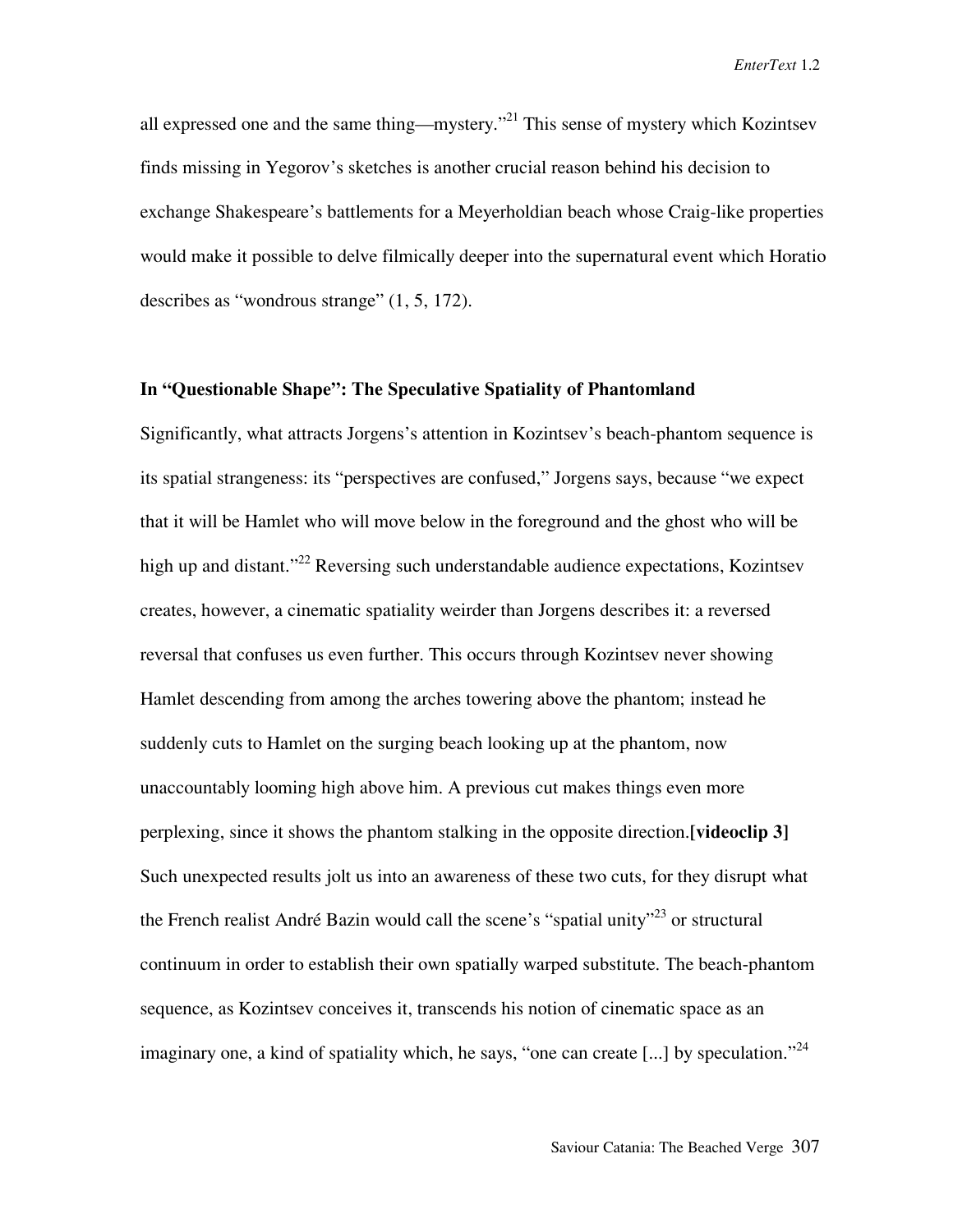What Kozintsev creates here is the speculative spatiality of a phantom dimension. Hence the more disquieting dislocation within that shot of the camera panning past Hamlet, seemingly to the further reaches of the shore, but only apparently so—for suddenly the ghost's outstretched arm irrupts into the frame from behind and above Hamlet to appropriate the beach location.**[videoclip 4]** Kozintsev's moving camera does not retain a dramatic spatial continuity, thereby transforming even on-screen spatiality into an area of uncertainty. Barbara Leaming remarks that Kozintsev's initial shot of the castle as a watery reflection without a physical embodiment plunges us into a "cinematic space of the unknown and the unknowable<sup> $25$ </sup>; and true enough her observation finds its most expressive extension in the beach-phantom sequence. $26$ 

Still, this is only half the point; for Kozintsev's beach location accrues through such shadowy spatiality a spatial weirdness equivalent to that of Shakespeare's battlements. The Shakespearean castle of Elsinore is, in fact, no less bizarre than its Inverness counterpart for, as in *Macbeth*, space here becomes a vortex where time fragments. Significantly, it is on the ramparts that midnight paradoxically strikes without striking. Marcellus claims that it has struck, but neither Hamlet nor Horatio seems to have heard it (1, 4, 3-4). It is through such contradictory statements that Shakespeare builds his oxymoronic battlements, leaving them eerily tottering on a gaping temporal hole. Hence Hamlet's cry, "The time is out of joint" (1, 5, 196). However, just as time is disjointed in Shakespeare, so is space in Kozintsev. Kozintsev resorts to disjunctive editing in the beachphantom sequence to spatialise, and hence to render in concrete visual images, Shakespeare's verbal concern with temporal disjointedness in *Hamlet*. His beach-phantom sequence is in this respect a cinematic example of what the Russian formalist Viktor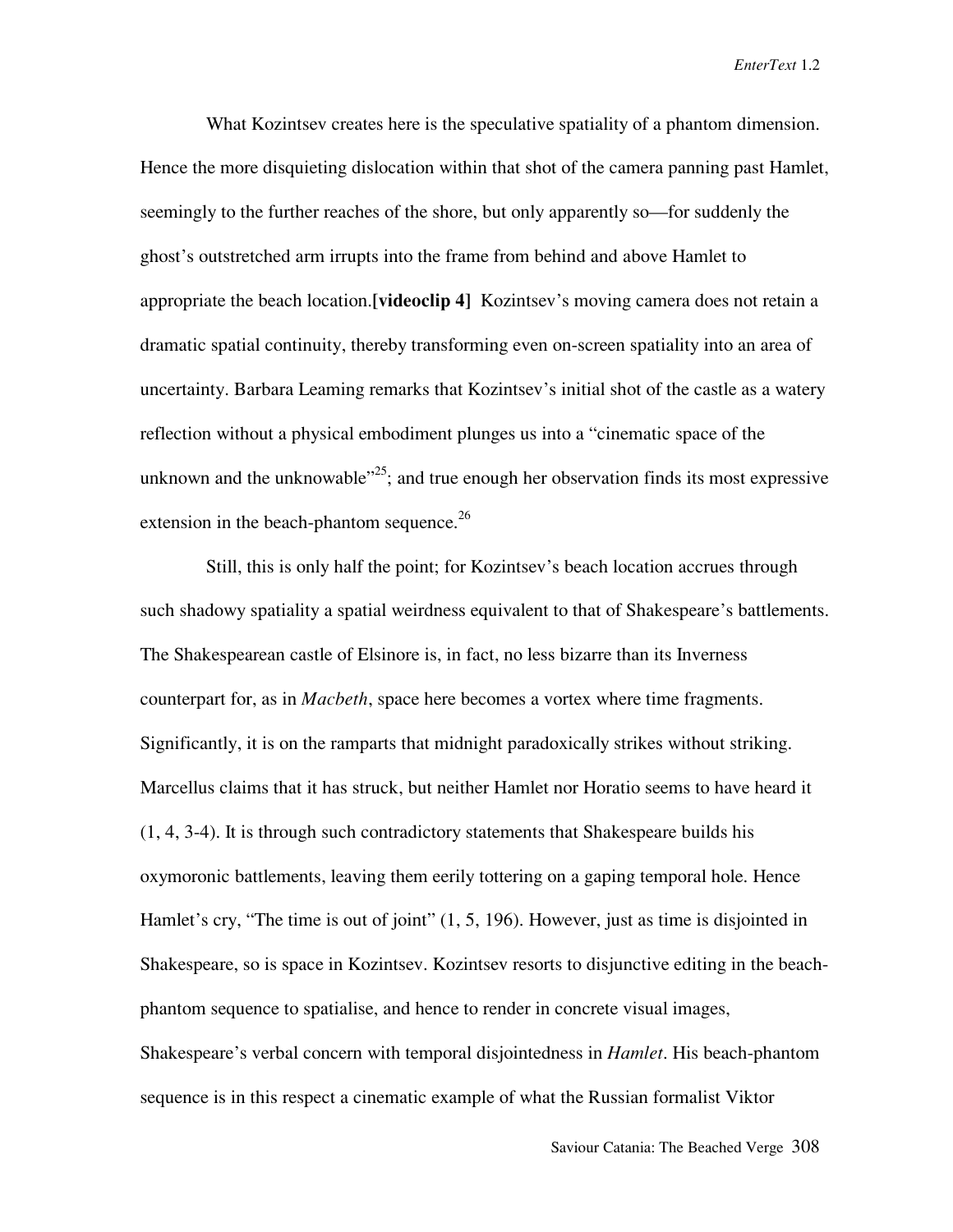Shklovsky calls *ostranemie*, the aesthetic process of "defamiliarising [or] estranging" objects.<sup>27</sup> Kozintsev estranges the beach location by defamiliarising it in the Shklovskian sense of "making it strange,"<sup>28</sup> and once more visually to evoke key Shakespearean themes in *Hamlet*.

This is also quite apparent in the way Kozintsev integrates the strangeness of both the beach and its visitant. Consider, once again, how he handles the ghost's physical appearance. He follows Shakespeare in presenting the ghost as Horatio describes him to Hamlet: "Armed at point exactly, cap-à-pie" (1, 2, 200). Moreover, Kozintsev graces the ghost with a Meyerholdian feature: a pair of profoundly sad eyes that recall Meyerhold's moving vision of the Shakespearean phantom as "a ghost on whose cheek a tear of gratitude freezes."<sup>29</sup> However, Shakespeare's military phantom has a similar countenance, for Horatio describes its facial expression as being "more in sorrow than in anger" (1,2, 230). Through Meyerhold's influence, then, and the discovery at the Hermitage of an ambiguous face of "proud suffering"<sup>30</sup> forged on a steel helmet, Kozintsev creates an ambivalent phantom of Shakespearean martial sadness. It is through this paradoxical physiognomy that Kozintsev creates in analogous visual terms the baffling nature of what Hamlet defines as the ghost's "questionable shape" (1, 4, 43). However, this is equally true of the beach location where Kozintsev invokes the apparition; for as we have seen, the shape of the beach's spatiality is no less questionable. Both ghost and beach are intermeshed aspects of a material reality which Kozintsev defamiliarises in order to capture the Shakespearean mystery he admired in Craig's *Hamlet* sketches. Kozintsev's haunted beach is illogical spatiality itself: an attempt to chart in cinematic terms that which lies beyond Hamlet's ken: "The undiscover'd country, from whose bourn / No traveller returns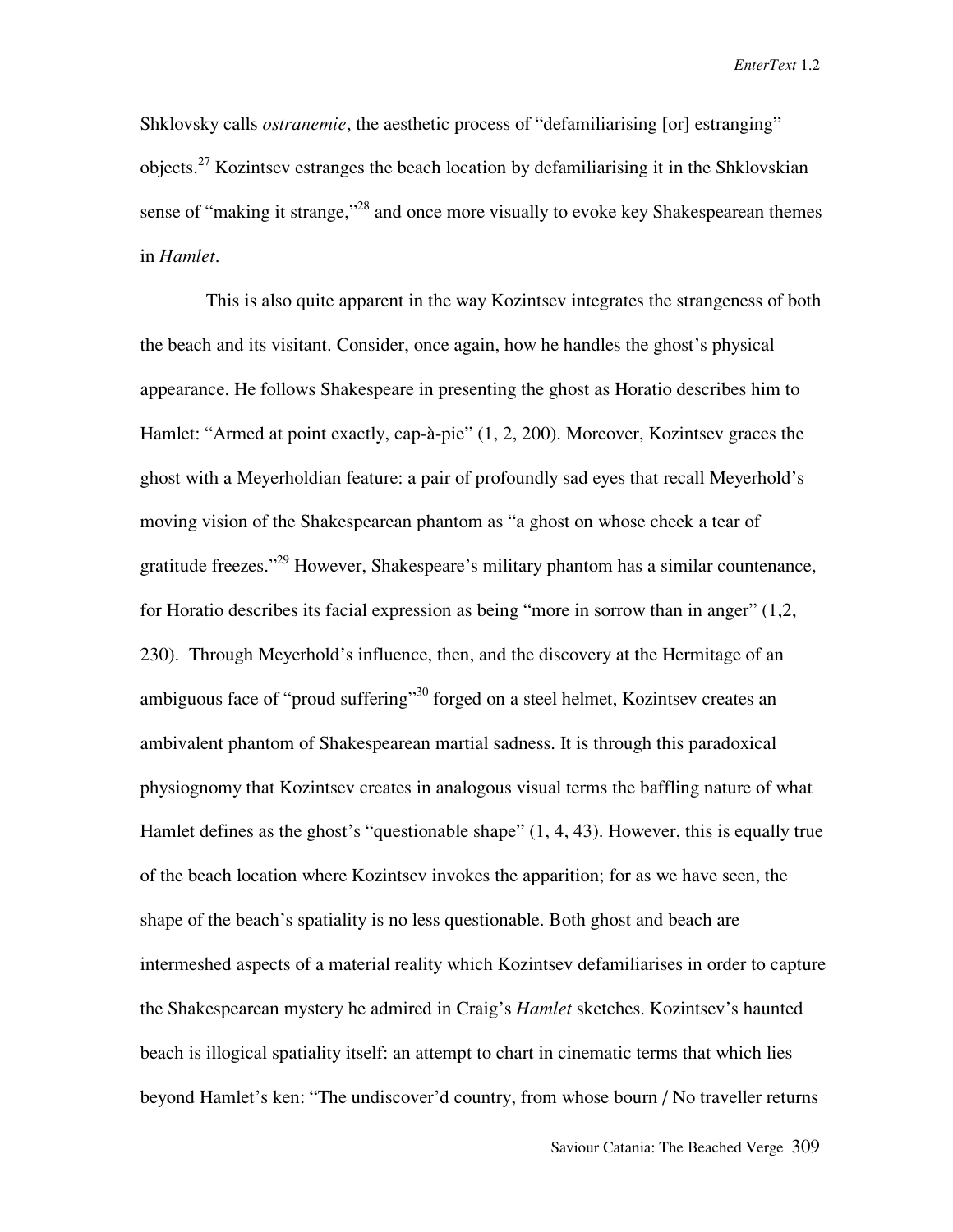[...]"  $(3, 1, 79-80)$ . It is necessary at this point that we consider the thematic aptness of Kozintsev's decision to exchange once again a Shakespearean location within the castle for this beach and make it a locus for the "To be or not to be" soliloquy.

#### **On "Lethe Wharf" in Static Action: The Geography of Metaphysical Paralysis**

It is quite reasonable to assume that Kozintsev's relocation of Hamlet's existential soliloquy to the haunted beach could have been inspired by its vision of life as "a sea of troubles" (3, 1, 59). Admittedly, Shakespeare's sea metaphor could have provided Kozintsev with the solution to his major problem about the soliloquy setting having to "reveal the link between the hero's spiritual life and the material world."<sup>31</sup> Still Kozintsev, striving for what Charles Eidsvik evocatively calls the "sight [of] insight," $32$  transcends the mere illustration of Shakespearean imagery by transforming the beach location into Hamlet's inner landscape. For Hamlet, in fact, land's end becomes synonymous with life's edge. Kozintsev's Hamlet recalls in this respect Shakespeare's Timon whose spiritual crisis likewise manifests in terms of a figure pitched on a "beached verge."<sup>33</sup> Consequently, though Kozintsev changes Shakespeare's Hamlet into a beach wanderer he still preserves his essence as a philosophical borderer perilously perched on the edge between life and death—but he reworks this border state in terms of a defamiliarised beach edge analogous in its disjunctive spatiality to Shakespeare's time-warped battlements. The transition from castle to beach is therefore anything but gratuitous. On the contrary, by its disjunctiveness, Kozintsev's beach border becomes a powerful means whereby "the undiscover'd country" obsessing Hamlet could be filmically glimpsed.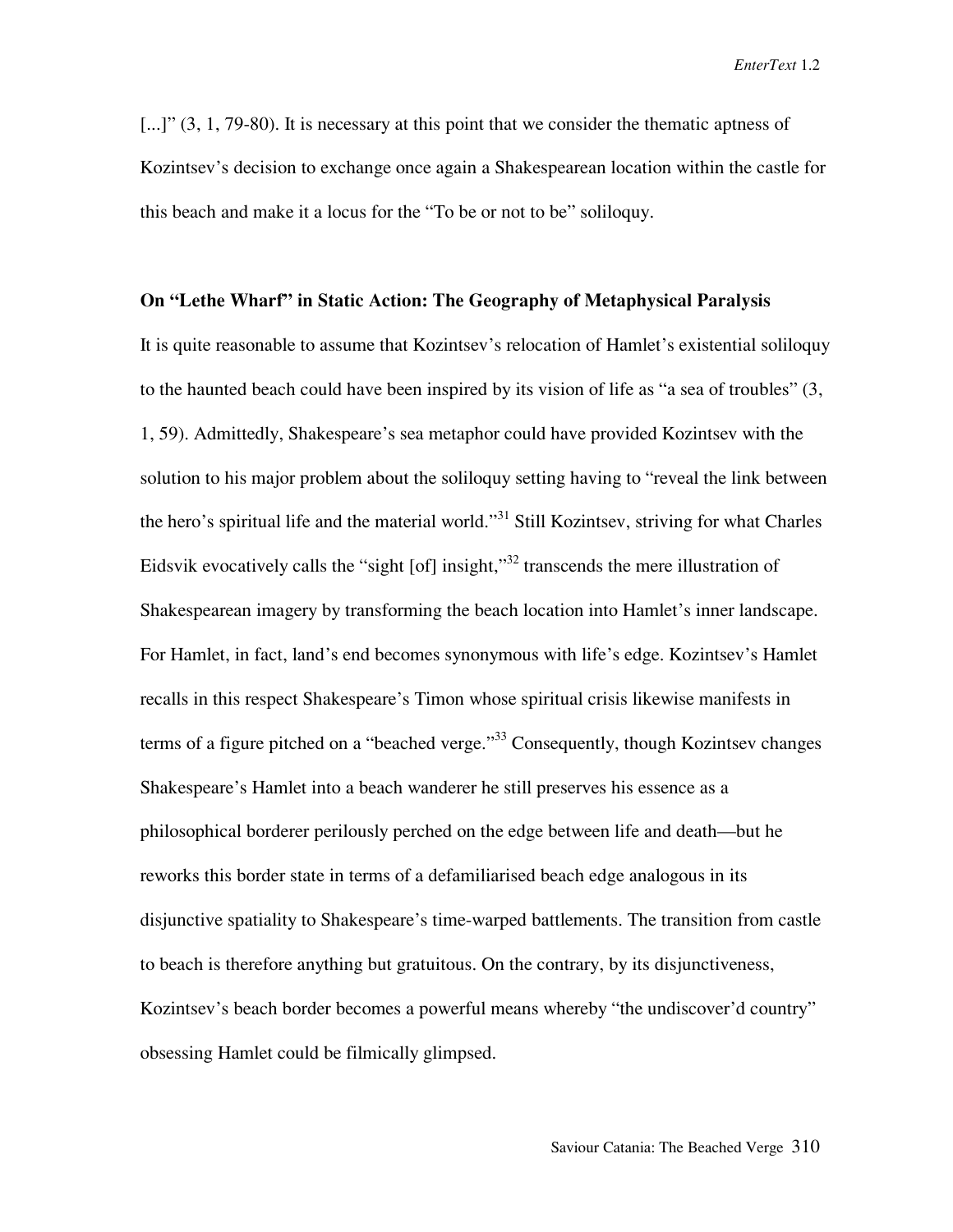Consider, for example, that moment when Kozintsev first pans with Hamlet leaving frame right, and then cuts to pan with him again entering frame left.**[videoclip 6]** Such a juxtaposition of two panning movements, while suggesting by its integrated fluidity an unbroken spatial continuity, concurrently affirms by its pivotal cut and the diametrically opposed exit from and entrance into the frame that this is also a broken space, and visually opaque. The suggestion is of an oxymoronic dimension where, since left and right can be bizarrely interchanged, the strolling Hamlet remains rooted to the same place. The effect Kozintsev conveys is of a spaceless space that renders Hamlet's wandering ultimately static. It is through its paradoxical spatiality that Kozintsev's beach is made to embody Hamlet's metaphysical paralysis. Hedged between the contraries of life and death, Hamlet fulfils the ghost's prophetic words by becoming an inert watery plant:

> And duller shouldst thou be than the fat weed That roots itself in ease on Lethe wharf, Wouldst thou not stir in this… (1, 5, 32-34)

Viewing life, as it were, from Charon's skiff, Hamlet is a living dead thing, hence the antithetical geography of Kozintsev's beach where surging waves ritually flow in and ebb away. By their suggestion of motion in stasis, the seesaw waves embody Hamlet's personality as Knight interprets it, "wavering, oscillating."<sup>34</sup> On Kozintsev's beach then, Hamlet treads on what Jacques Derrida labels in his essay on the ghostliness of *Hamlet* "the virtual space of spectrality<sup>35</sup>—a territory of existential antitheses where Hamlet's walk becomes the stroll of an essentially static soul.

Rather than reflecting Hamlet's spiritual sickness, Kozintsev's beach partakes of it both spatially and elementally, and to such an extent that it becomes its actual embodiment.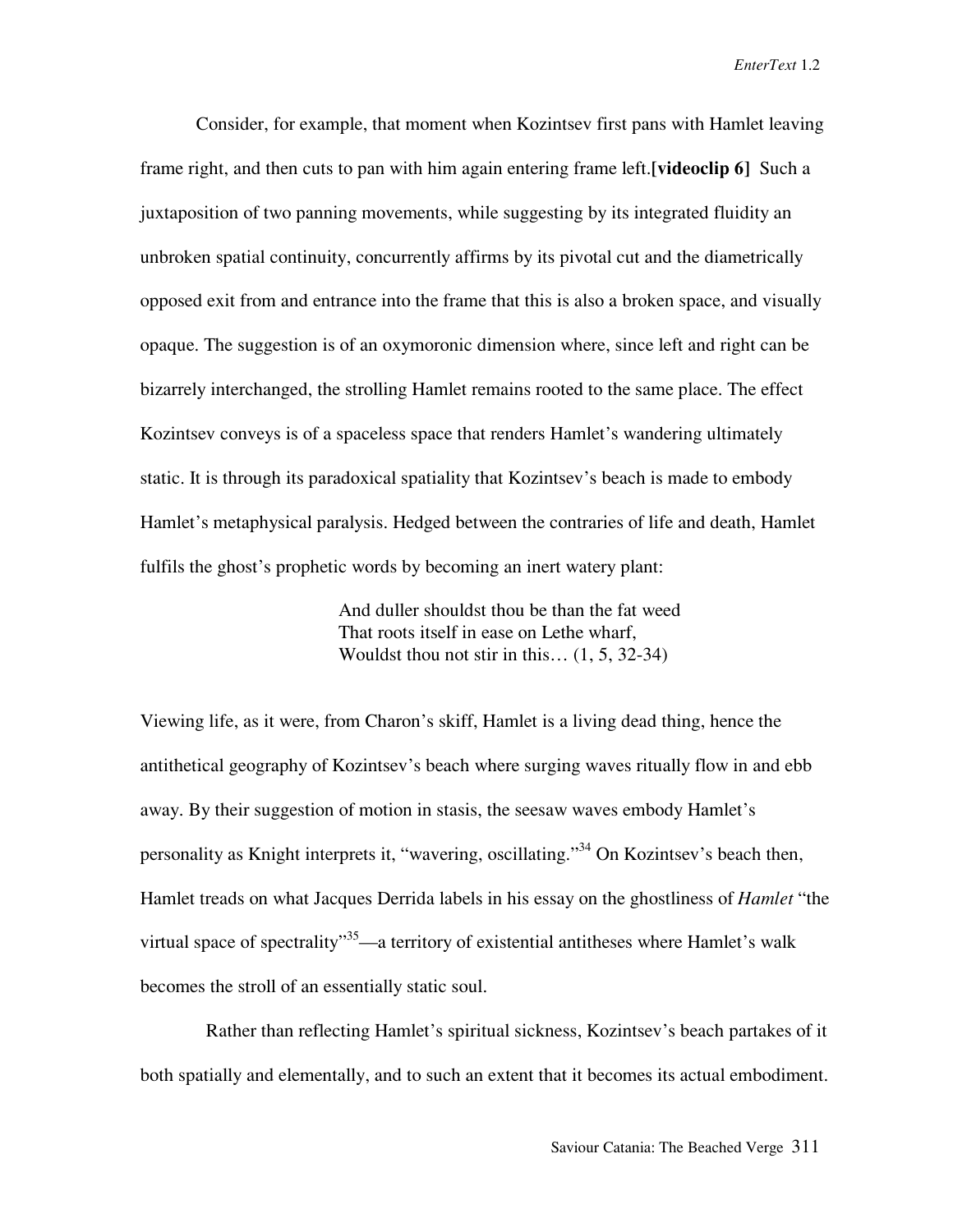This is a crucial point, for as Blumenthal cogently argues: "it is not enough that…thoughts can be photographed; photographing them must bring them to life.<sup>356</sup> However, contrary to Blumenthal's own expectations that such a process would be filmically impossible with *Hamlet*, this is exactly how Kozintsev handles cinematically the beach location. For Kozintsev's beach is fundamentally a reworking of what T. S. Eliot finds lacking in *Hamlet*, the "objective correlative"<sup>37</sup> which Kozintsev senses in the "Lethe wharf" image. Out of Shakespeare's soporific Hades river, Kozintsev moulds a beach of paradoxes, where waves of inert energy help him film the unfilmable: Hamlet in static action. Much as Akira Kurosawa does with the *Macbeth* wood in *Kumonosu-jo* (Toho,1957), which Kozintsev considers "the finest of Shakespearean movies,"<sup>38</sup> Kozintsev transforms the beach into the essence of his film. The beach is the space of Hamlet's and the ghost's tragedy, and hence the landscape of their being.

### **Sights of Insight: Hamlet as a** *Rückenfigur*

The aesthetic principle underlying Kozintsev's choice of setting for the "To be or not to be" soliloquy is now more clearly understandable. For the essential problem of Shakespearean monologues on film, as Kozintsev evidently sees it, is not ultimately a question of whether to retain them wholly or partially, nor of whether they are spoken or voiced-over. More crucially, Kozintsev sees it as being essentially a problem of code-breaking, since he conceives Shakespearean soliloquies as "scenes in code."<sup>39</sup> This is an intriguing concept, since what Kozintsev sees as being coded in a Shakespearean soliloquy is the clue to "the thought behind the whole tragedy."<sup>40</sup> Hence his definition of the Shakespearean soliloquy as "an entrance into...the essence of the action."<sup>41</sup> Only by cracking the soliloquy code can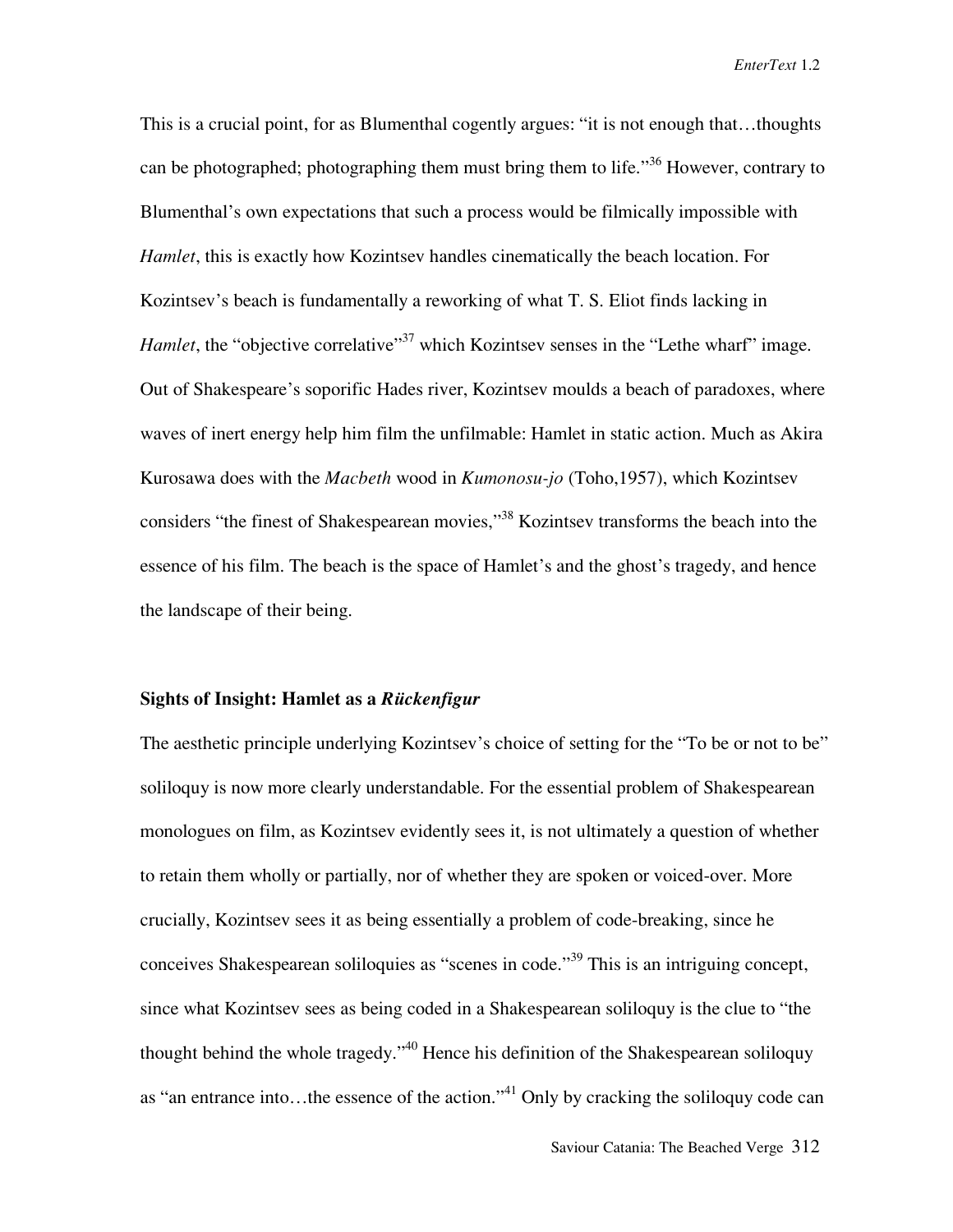one open the door to Shakespearean perception or what Kozintsev calls "the way to the interior."<sup>42</sup> For Kozintsev then, direction becomes detection: "You have to try out a multitude of hypotheses until the main clue has been found."<sup>43</sup> Worth mentioning is that Kozintsev settled for the beach as the setting for the "To be or not to be" soliloquy after experimenting with various other locations.<sup>44</sup> His choice was finally determined by his belief that the rocky Crimean beach could be made to embody and partake of the metaphysical issues at stake. The soliloquy setting, like any other film setting for that matter, should therefore become, quoting Blumenthal again, "both the battleground where the conflict rages and the very incitement to conflict."<sup>45</sup> Hamlet's beach trek is nothing less than a confrontation with his solitary self. Kozintsev's Hamlet brings to mind the *Rückenfigur* of Caspar David Friedrich's painting *Monk by the Sea* (1809-10).<sup>46</sup> Like Friedrich's loner, Hamlet is often a figure caught from behind whose gaze away from the viewer and into the horizon or the rocks transforms the beach scenes into seascapes of interiority.**[videoclip 7]** That sight connotes insight in the film is attested by Kozintsev's own admission that his real preoccupation during the filming of the "To be or not to be" soliloquy was "to link the rhythm of the cine-camera's movements with the main character's train of thought."<sup>47</sup> In fact, what Kozintsey's camera captures in its movement is Hamlet's spiritual aloneness.

For Kozintsev's is a world where Hamlet wanders for the most part lonely in a crowd. Significantly, there is a dire need in Kozintsev's Hamlet to return to the rocky beach whose comfort he seeks in his death-scene. Admittedly, Horatio does accompany the dying Hamlet to the beach, but the focus is not their relationship. Kozintsev's interest lies in considering Hamlet as a figure apart. Arm outstretched, in explicit evocation of the beach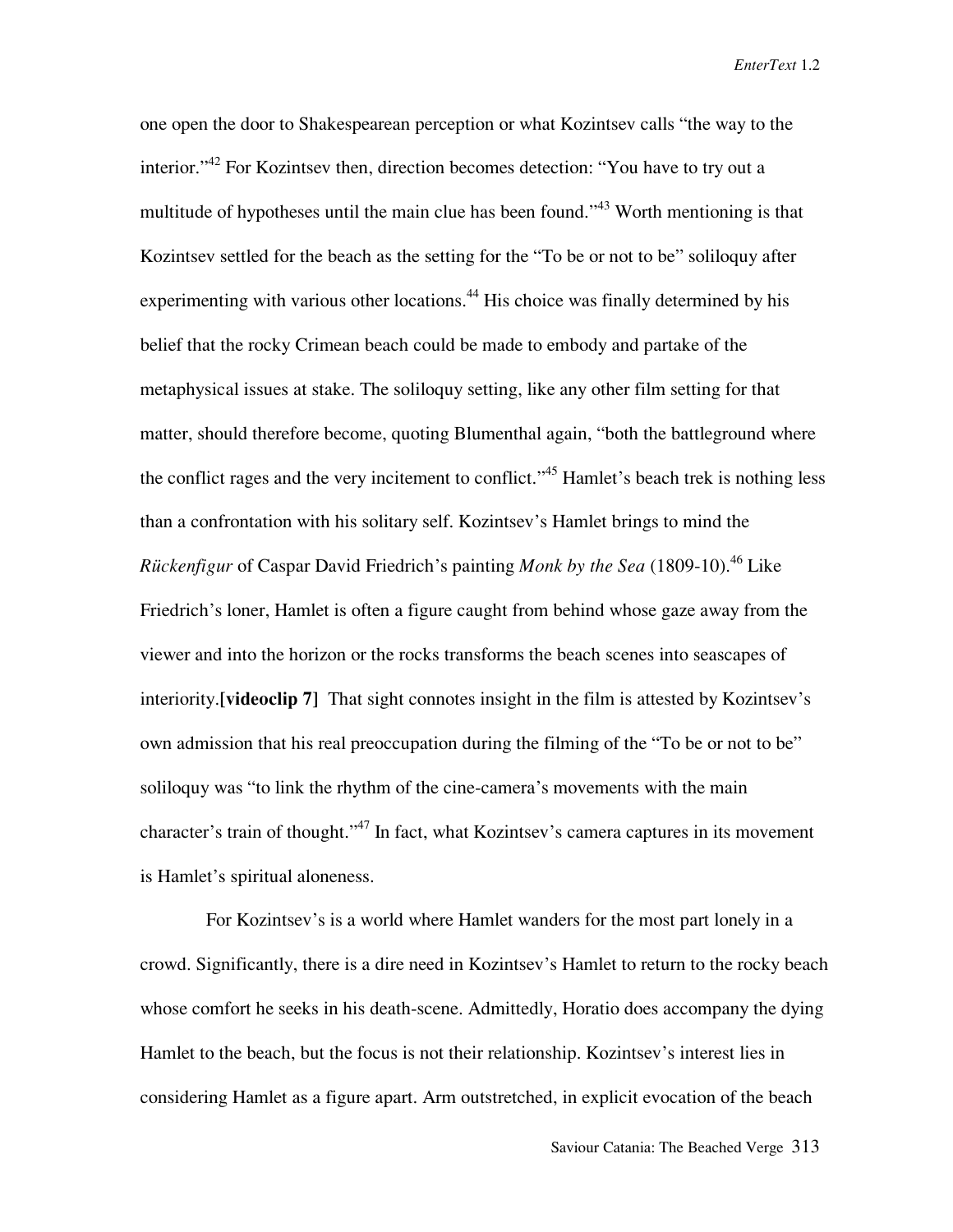phantom, Hamlet clutches the rocky surface. It is a probing gesture, a variant of Hamlet's meditation on the looming rock in the "To be or not to be" sequence. Again, just as Hamlet's gaze into this rock is hidden from us, so is his last look into the seascape, for in both cases he remains a *Rückenfigur* whose contemplative stare we can view mostly from behind and/or at a distance. Hence the expedient of hardly ever showing close-ups of Hamlet. The beach-death sequence synthesises the visionary essence of earlier seascapes, and thus accrues their "inner dynamism,"<sup>48</sup> that aesthetic quality Kozintsev admired in Kurosawa's *Macbeth* adaptation. Consider as a final example how Kozintsev hints at Hamlet's spiritual immersion into the boundless ocean through the reiteration of that crucial image of the castle's watery reflection. Kozintsev could have hardly imagined a more fitting ending for his *Hamlet* than this image of liquid disembodiment—for it is through pondering on imponderable seascapes that his tragic hero reaches out for something infinite.

The beach sequences are the heart of Kozintsev's *Hamlet*, the ones that make most apparent the reason behind Kozintsev's choice of the Sovscope epic 75mm film format. As Bernice W. Kliman observes, "The visual expansiveness of frames filled with sea provide little means to grasp the extent of the image."<sup>49</sup> But this is exactly the effect Kozintsev wanted. By making us see less, the more he expands the image, the more Kozintsev makes us share intimately Hamlet's incomprehension of the illimitable. Kozintsev's *Hamlet* is an intimate revelation of a dark mind of epic proportions. To rephrase Shakespeare, Kozintsev presents us with "a king of infinite space…bounded in a nutshell" (2, 2, 254-255). The key to Kozintsev's achievement as film adapter of *Hamlet* is evidently this ability to visualise analogously Shakespeare's paradoxical verbality.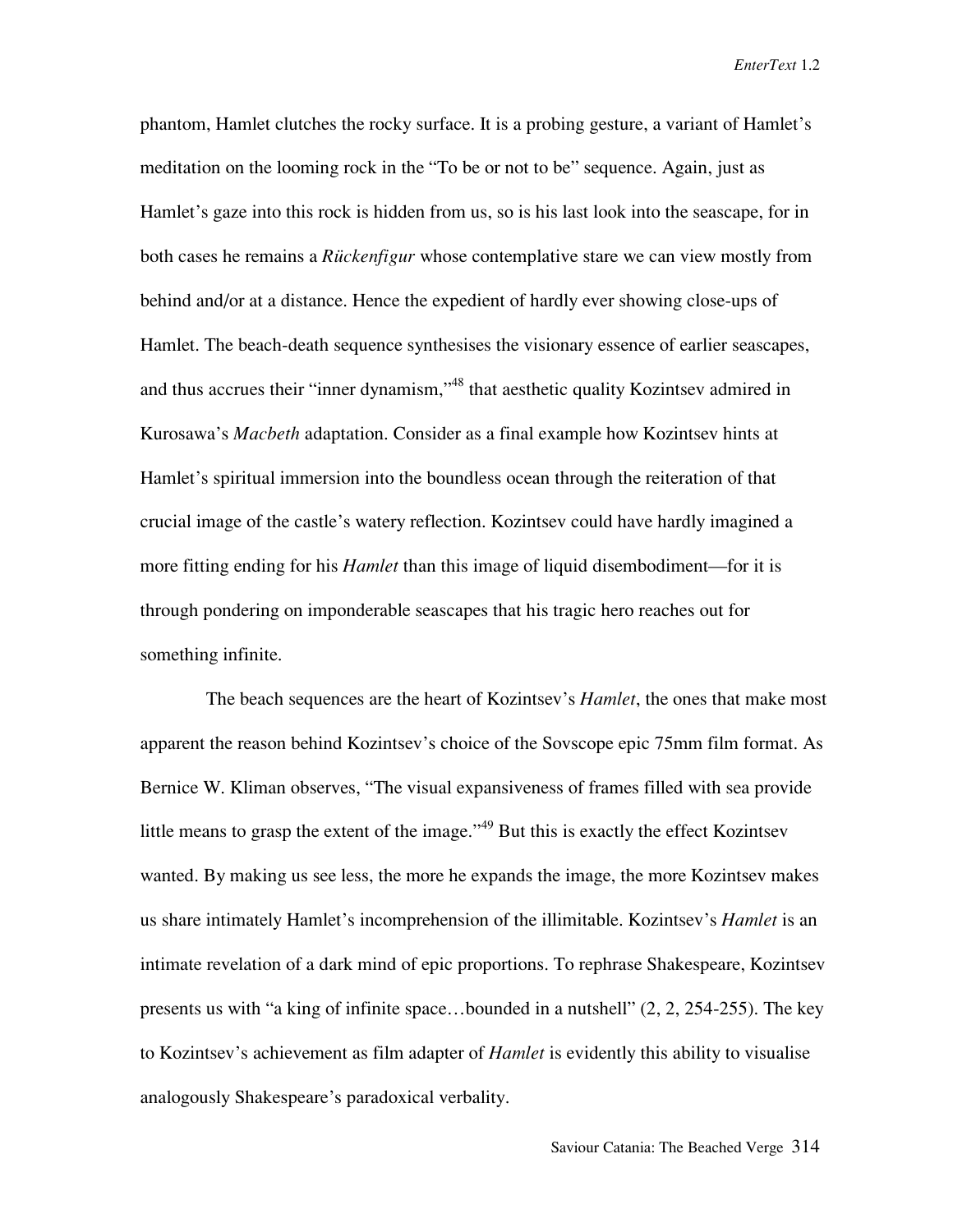#### **Notes**

 $\overline{a}$ 

- Andrey Tarkovsky, *Time within Time: The Diaries, 1970-1986* (London: Faber, 1994), 379.
- <sup>1</sup> Andrey Tarkovsky, *Time within Time: The Diaries, 1970-1986* (London: Faber, 199<sup>2</sup> J. Blumenthal, "*Macbeth* into *Throne of Blood,*" *Sight and Sound* 34.3 (1965), 195.
- **3** Grigori Kozintsev, dir. *Hamlet* (*Gamlet*). Perf. Innokenti Smoktunovski, Michail Nazwanov, Eliza Radzin-Szolkonis, Anastasia Vertinskaya. Videocassette. Castle Hendring (HEN 2211).
- **4** Barbara Hodgdon, "'The Mirror up to Nature': Notes on Kozintsev's *Hamlet*," *Comparative Drama* 9.4 (1975), 310.

- **6** G. Wilson Knight, *The Wheel of Fire: Interpretations of Shakesperian Tragedy* (1930; rpt. London: Methuen, 1983), 41.
- **7** Robert A. Duffy, "Gade, Olivier, Richardson: Visual Strategy in *Hamlet* Adaptation," *Literature/Film Quarterly* 4.2 (1976), 142.
	- **8** Dwight Macdonald, "*Hamlet*," in *Focus on Shakespearean Films*, Charles W. Eckert, ed. (Englewood Cliffs, N.J.: Prentice-Hall, 1972), 149.
- **<sup>9</sup>** Grigori Kozintsev, *Shakespeare: Time and Conscience*, trans. Joyce Vining (London: Dennis Dobson, 1967), 138.
	- **<sup>10</sup>** Ibid., 170.
	- **<sup>11</sup>** William Shakespeare, *Hamlet*, Arden Shakespeare, Harold Jenkins, ed. (London: Methuen, 1982). 1, 4, 41. Subsequent references to this edition are given after quotations in the text.
- **<sup>12</sup>** Jack J. Jorgens, "Image and Meaning in the Kozintsev *Hamlet*," *Literature/Film Quarterly* 1.4 (1973), 309.
- **<sup>13</sup>** Kozintsev, *Shakespeare*, 170.
- **<sup>14</sup>** Ibid., 169.
- **<sup>15</sup>** Ibid., 170.
- **<sup>16</sup>** Kozintsev, *King Lear: The Space of Tragedy*, trans. Mary Mackintosh (London: Heinemann, 1977), 10.

<sup>17</sup> Another possible source of the Kozintsev beach phantom was suggested to me by Judith Buchanan in her plenary lecture on the Rodolfi-Ruggeri silent *Amleto* (1917) at the recent Globe '*Hamlet* on Screen' Conference (28 April 2001).

- **<sup>18</sup>** See Kozintsev, *King Lear*, 106.
- **<sup>19</sup>** Tarkovsky, 381.
- **<sup>20</sup>** I am using the term '*emploi'* in the Meyerholdian sense of the internalised individualisation of a dramatic role's traditional significance; see also Vsevolod Meyerhold, *Meyerhold on Theatre*, trans. Edward Braun (London: Methuen, 1969), 279-80.
- **<sup>21</sup>** Kozintsev, *King Lear*, 135.
- **<sup>22</sup>** Jack J. Jorgens, *Shakespeare on Film* (Bloomington: Indiana University Press, 1977), 231.
- **<sup>23</sup>** André Bazin, *What is Cinema?* Vol. 1, trans. Hugh Gray (Berkeley: University of California Press, 1967), 50.
- **<sup>24</sup>** Kozintsev, *King Lear*, 80.
- **<sup>25</sup>** Barbara Leaming, *Grigori Kozintsev* (Boston: Twayne, 1980), 112.
- <sup>26</sup> For the notion of dislocating filmic spaces, I am also indebted to David Bordwell's perceptive analysis of *Vampyr* in *The Films of Carl-Theodor Dreyer* (Berkeley: University of California Press, 1981), 93- 116.
- **<sup>27</sup>** See Viktor Shklovsky, "Art as Technique," in *Russian Formalist Criticism: Four Essays*, Lee T. Lemon and Marion J. Reis, eds. (Lincoln: University of Nebraska Press, 1965), 3-24.

- **<sup>29</sup>** Meyerhold, 280.
- **<sup>30</sup>** Kozintsev, *Shakespeare,* 264.
- **<sup>31</sup>** Kozintsev, *King Lear*, 114.
- **<sup>32</sup>** Charles Eidsvik, "Thought in Film: The Case of Kozintsev's *Hamlet*," *West Virginia Philological Papers*, 26 (1980), 82.
- **<sup>33</sup>** William Shakespeare, *Timon of Athens,* ed. H.J. Oliver (London: Methuen, Arden Edition, 1963), 5,1, 215.

**<sup>5</sup>** Ibid., 309.

**<sup>28</sup>** Ibid.